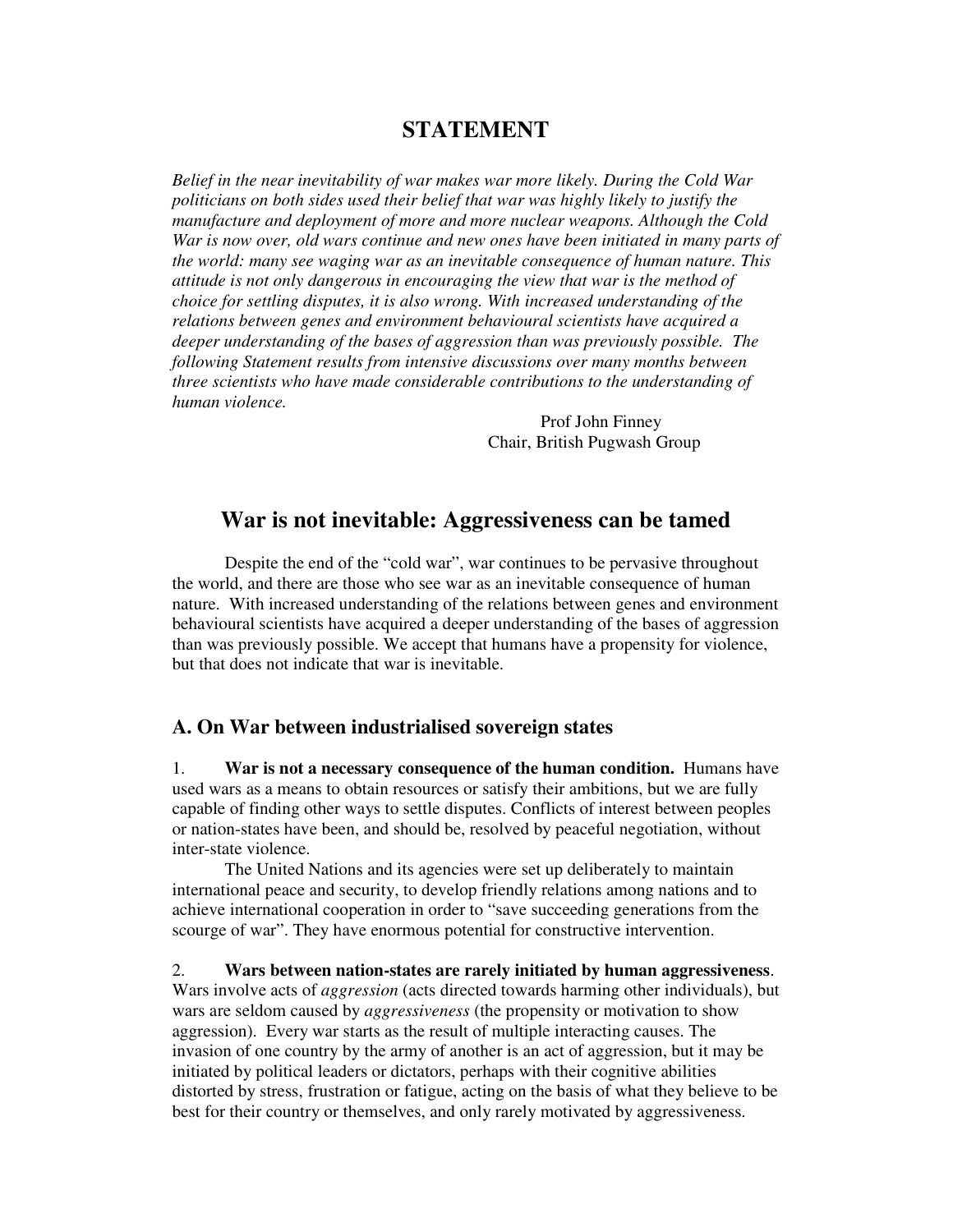3. **Aggressiveness is of minor importance in the conduct of international** 

**war.** For the most part individual combatants are simply doing what they are told to do or need to do. In striving to harm an enemy, the primary motivation of both combatants and those who support them is usually duty, fear, loyalty or revenge, and aggression is a tool. When aggressiveness becomes primary, it is seldom condoned.

4. **International war is an institution,** with numerous constituent roles, each associated with specific rights and duties. These roles include the politicians, the commanders, munitions workers, transport workers and many others as well as combatants. Influences from many directions may cause politicians to believe that it is their duty to lead their country into war and in doing so they create duties for the generals, who create duties for the combatants, and so on. **Each does what (s)he does primarily, though not entirely, because it is his/her duty in the role that (s)he occupies in the institution of war.** The institution of war is supported by the military-industrial-scientific complex, whose power even politicians may not be able to resist.

5. **Acts of aggression are shown more readily to strangers and members of other groups than to members of the same group.** The world is divided into sovereign states and members of one state tend to see members of others as less deserving of being treated decently than their fellow group members. In war, this tendency is dangerously exaggerated by propaganda intended to make out-group members seem strange, dangerous and even sub-human.

6. **Except where legitimized by societal consensus, killing is morally forbidden in virtually all human societies**. However the proscription applies primarily to members of the same group. Killing of individuals seen as "enemy" is sanctioned and even praised because it is the duty of combatants to kill enemies and because they are portrayed as non-persons by propaganda. Similarly in many societies it is permissible to kill individuals who are seen as outsiders because of their behaviour or mental state. Given the genetic uniformity of the human species there is no biological justification for feelings of in-group superiority. The increased connectedness of peoples around the world inspires a vision of a future in which the common humanity of all peoples will be globally recognised.

# **B. On Lesser Wars, small-scale conflicts and violence within states or between individuals**

**7. Aggressiveness does contribute to the violence of gangs, some civil wars, tribal wars and conflicts between groups and individuals**. Aggressiveness is not a necessary consequence of human nature. All humans have a propensity to be kind, helpful, cooperative and loving ("prosocial"), and all humans have a propensity to be selfishly assertive and even aggressive to their fellows: neither inevitably results in behaviour. The media report anti-social and violent behaviour, but seldom refer to the many acts of kindness that most people experience every day: this contributes to the impression that strangers may be dangerous.